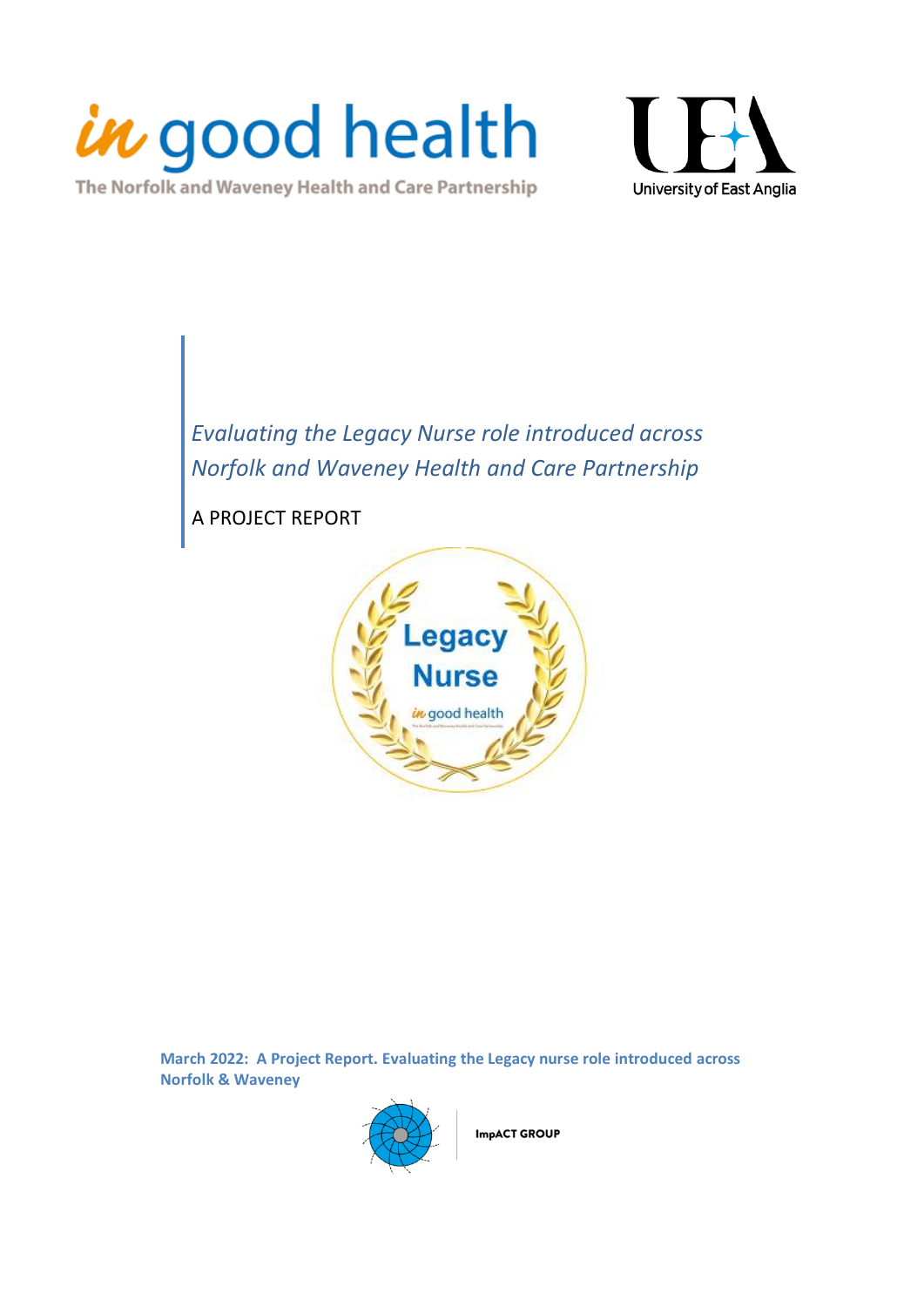# <span id="page-1-0"></span>**Evaluating the Legacy Nurse role introduced across Norfolk and Waveney Health and Care Partnership**

This report was commissioned to provide an evaluation of introducing a new role, 'Legacy Nurse', across Norfolk and Waveney Health and Care Partnership between February 2021-February 2022.

The report has been produced by Professor Sally Hardy, Co-Director of the ImpACT Research Group, School of Health Sciences at the University of East Anglia, Norwich, with input and contribution from the first cohort of Legacy Nurses.

### **Acknowledgements**

Contribution and collaboration was also provided by the project commissioners; Sharon Crowle, Head of Professional Education, Training and Development and Martin Pettifore, Head of Special Projects, Workforce Transformation, both at Norfolk and Waveney Health and Care Partnership.

Additional contribution has been achieved through the guidance and support of Clodagh Clarry, who was the Education and Practice Development Manager with Norfolk and Waveney Health and Care Partnership.

### **Table of Contents**

| A PROJECT REPORT: Evaluating the role of the Legacy Nurse role across Norfolk and            |  |
|----------------------------------------------------------------------------------------------|--|
|                                                                                              |  |
| A PROJECT REPORT: Evaluating the role of the Legacy Nurse role across Norfolk and Waveney  1 |  |
|                                                                                              |  |
|                                                                                              |  |
|                                                                                              |  |
|                                                                                              |  |
|                                                                                              |  |
|                                                                                              |  |
|                                                                                              |  |
|                                                                                              |  |
|                                                                                              |  |
|                                                                                              |  |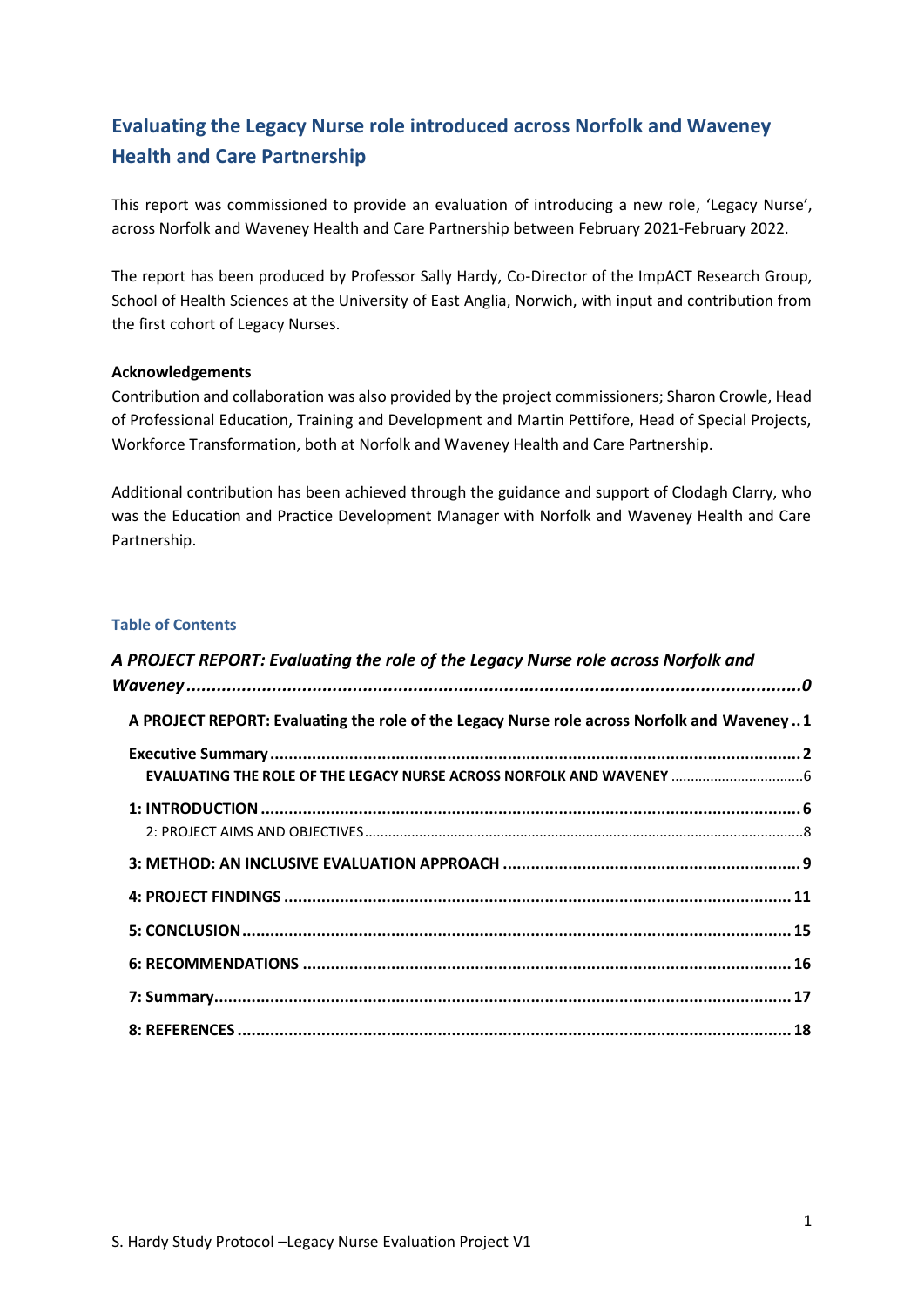# **EVALUATING THE ROLE OF THE LEGACY NURSE ACROSS NORFOLK AND WAVENEY**

### A PROJECT REPORT: March 2022

### <span id="page-2-0"></span>Executive Summary

#### **1: Introduction**

The Norfolk and Waveney Health Care Partnership's Legacy Nurse project was established as a new initiative, supported through Health Education England (HEE) East of England funding. The new role, titled 'Legacy Nurse' was introduced to work across the National Health Service (NHS) within Norfolk and Waveney Health and Care Partnership.

The first cohort of Legacy Nurses were recruited between Feb 2021 – July 2021, in 5 developmental posts (17.5 hours per week) for an initial 12-month period, as part of the local NHS workforce transformation agenda. It is worth noting that this was during a period of second and third wave COVID-19 pandemic and associated governmental interventions for reducing social contact through lockdowns, restricted visiting, and other enforced changes to NHS services in the UK.

The role of the Legacy Nurse operates externally to agreed safer-staffing numbers, the aim being to provide essential professional advice and guidance, offering 'real time' support, through clinical supervision and coaching to students and colleagues, based upon their lengthy careers and accrued professional expertise.

In addition to the formal Professional Statutory Regulatory Body (PSRB) requirements for assessment structures in place for student learners, the Legacy Nurse role specifically draws from lengthy careers, sharing all forms of knowledge gained from their extensive practice experience. This new role ensures accumulated clinical wisdom is not lost (through retirement) to the employing organisation , but can be used within the new 'legacy' roles, to have a lasting impact on future workforce knowledge, skills and expertise.

### **2: Project Aims and Objectives**

Engaging in an evaluation of the Legacy Nurse role across the Norfolk and Waveney Health and Care system provided an opportunity to offer additional educational support to students in learning, coming from Higher Education Institutes (HEIs).

The evaluation project, although working with a small sample in this first instance, offered a formalisation to a mechanism of support, as the Legacy Nurses themselves became a self-sustaining peer support group.

The Legacy Nurse evaluation project aims were to:

• Identify evidence about the Legacy Nurse programme from different stakeholders and synthesise evidence of impact linked to agreed strategies for workforce retention.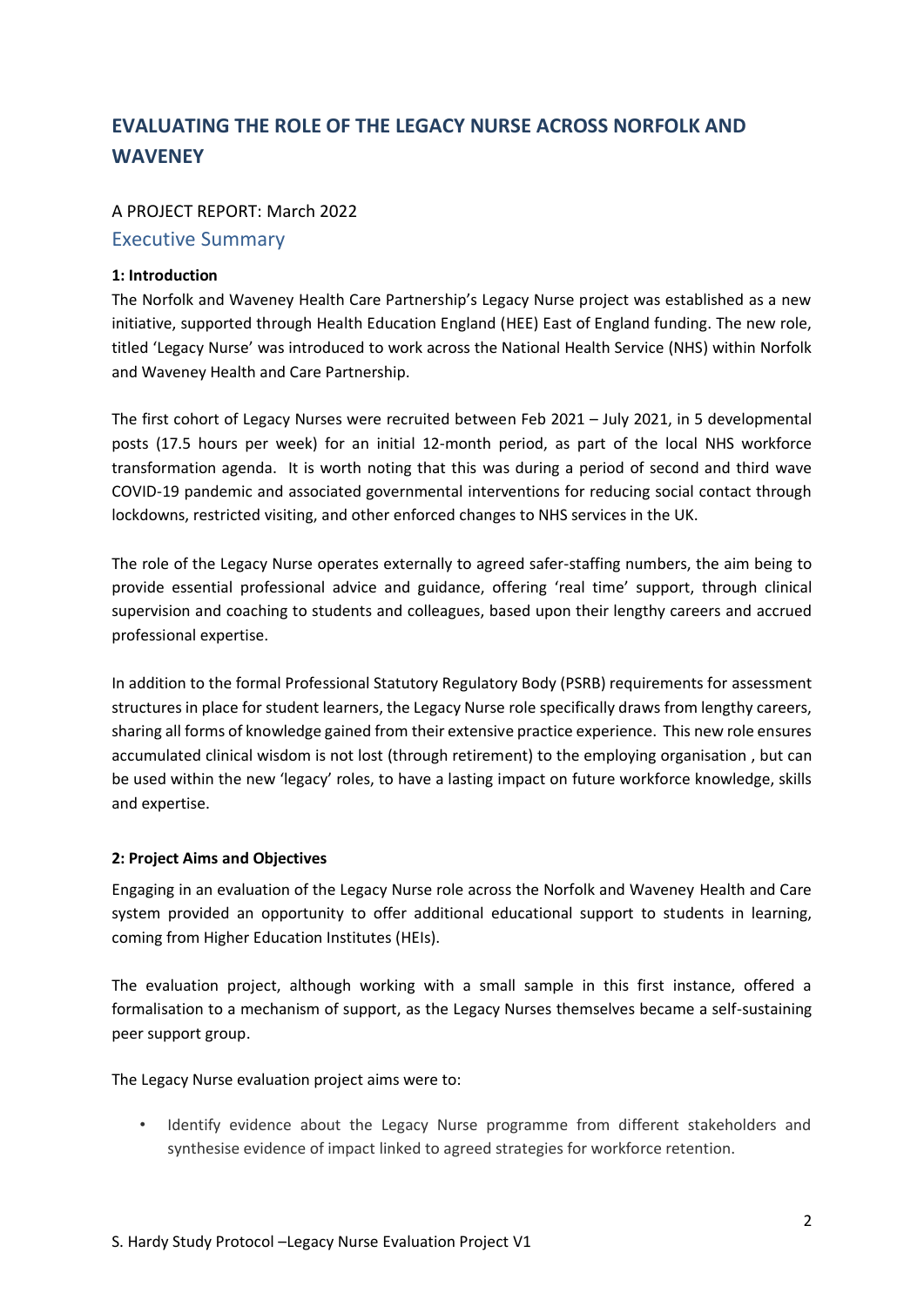• Identify recommendations towards a sustainability design and implementation of workforce development interventions for the Norfolk and Waveney Health and Care System and East of England Region.

A major project objective was to capture evidence around how the Legacy Nurse programme effects employee productivity, with an aim to address aspects of intention to leave and workforce wellbeing.

This objective was captured through critical exploration of:

- What effect does the Legacy Nurse programme have on the existing education and training landscape - e.g., how does the role influence others across interdisciplinary settings of care and learning, wellbeing, job satisfaction, intentions to leave/stay<sup>1</sup>?
- What appropriate recommendations can be used to further extend the Legacy Nurse offer across the System and Region?

## **3: Evaluation Method**

The evaluation used mixed methods to enable capturing a variety of evidence drawing from an appreciative inquiry approach. The project was coproduced with commissioners and Legacy Nurse project participants, to ensure that all aspects of activity were being captured, as part of the implementation phase of this new innovation. The intention was to understand the process and impact of introducing the Legacy Nurse role, with an ultimate aim of providing recommendations that can be useful for employees, other stakeholders, government agencies and managers of public sector organizations, to support future investment decision making on workforce, skill mix and legacy role development.

Five Legacy Nurses were recruited to the first cohort who formed the participant evaluators of this new role across Norfolk and Waveney. Prof Sally Hardy from the ImpACT research group at UEA was the evaluation consultant, and also provided workshop facilitation, to guide each Legacy Nurses' portfolio development.

The participants had a staggered introduction, with the first two Legacy Nurses coming into post in February/ March 2021. The final recruit took up post in July 2021. In September 2021, this later recruit decided this was not a role or project they wished to continue with, so the final cohort size was 4 participants.

### **4: Project findings**

The project's evaluation data has been collated and themed, to identify 6 process indicators and one outcome indicator. From the portfolio of evidence submitted it was identified that the Legacy Nurses reach, in terms of their contribution to others across the healthcare arena, was achieved through a wide circle of influence at National level.

The 6 process indicators and 1 outcome indicator were identified as follows:

<sup>1</sup> McCance, T., Slater, P., & McCormack, B. (2009). Using the caring dimensions inventory as an indicator of person‐centred nursing. *Journal of clinical nursing*, *18*(3), 409-417.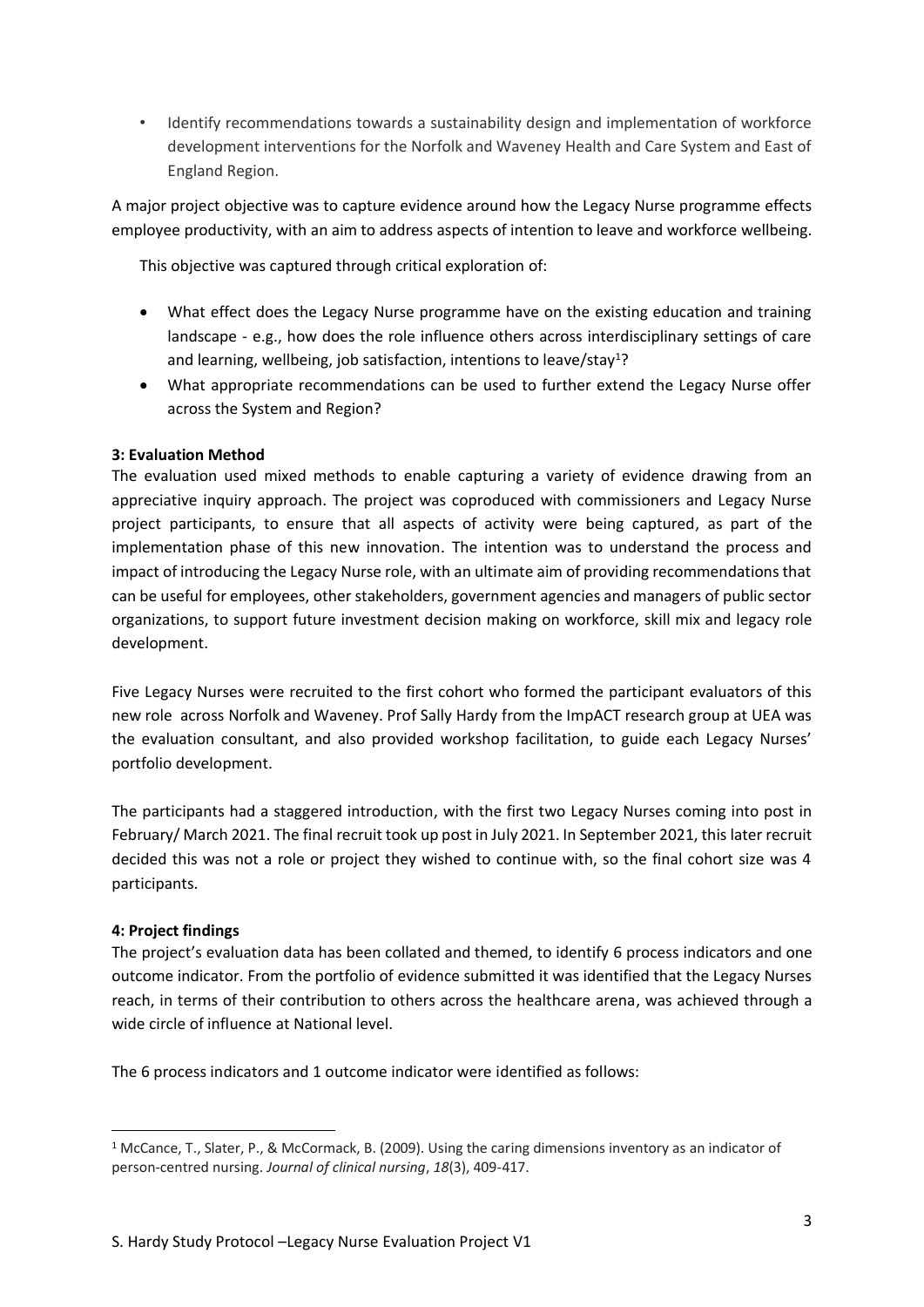- a) **Preceptorship**: evidence source from feedback sheets, individual coaching conversations and teaching sessions
- b) **Transferring skills and knowledge**; evidence source from workshops discussions, emotional touchpoints and circle of influence diagram, participant feedback and testimonials
- c) **Improve learners' experience**; evidence achieved through learner feedback, individual coaching conversations, personal reflections
- d) **Increase placements**, through engaging and guiding on the student nurse assessment and supervision changes from the NMC, in the forensic setting and other areas (e.g., with the team at the CCG) where student learners had not been able to be supported.
- e) **Support for assessors and supervisors** when undertaking student Practice Assessment Records
- f) **Liaising and support for HEIs** when not only negotiating student placements, but also in providing education sessions and onsite supervision and assessment of student learning outcomes,
- g) **Reducing staff's intention to leave**, evidenced through coaching, mentoring, teaching sessions and one to one support and supervision.

The two aspects emerging from these indicators focus of the Legacy Nurse role have been collated to identify 2 overarching themes of: *Skill Enhancement* and *Knowledge transfer.*

Core benefactors of the Legacy Nurse role were student learners, cadets, preceptors, colleagues and external stakeholders related to health care on a national scale. Their reach was achieved across Primary, Social and NHS Acute, Community and Mental Health Care Trusts. This was enabled by the roles not being limited to one employing organisation.

Evaluating the Legacy Nurse role meant these practitioners formed an important peer network, as a community of practice, that had the freedom to influence, described by participants as, 'not having constraints' placed upon them to work in one area, or within one organisation. This was identified as a real benefit to their influence and provided a sense of seniority that came with this level of freedom to create the greatest impact across organisation and disciplinary boundaries.

## **5: Conclusion**

Working with the first cohort of Legacy Nurses across Norfolk and Waveney Health and Care Partnership, has identified their role has greatly benefitted and amassed evidence of achievements.

The two aspects emerging from 6 process indicators and 1 outcome indicator focus of the Legacy role have been collated to identify 2 overarching core themes of: *Skill Enhancement* and *Knowledge transfer* can be evidenced as related to the Legacy Nurse role are:

- Supporting and enabling others across the system of health care,
- Releasing and cascading their 'legacy' through clinical and professional wisdom,
- Working to leave their 'legacy' through supervising/coaching in real time
- Promoting the profession of nursing, feeding forward their 'legacy' to the next generation.

Their reach was significant, despite being a small cohort of part time Legacy Nurses.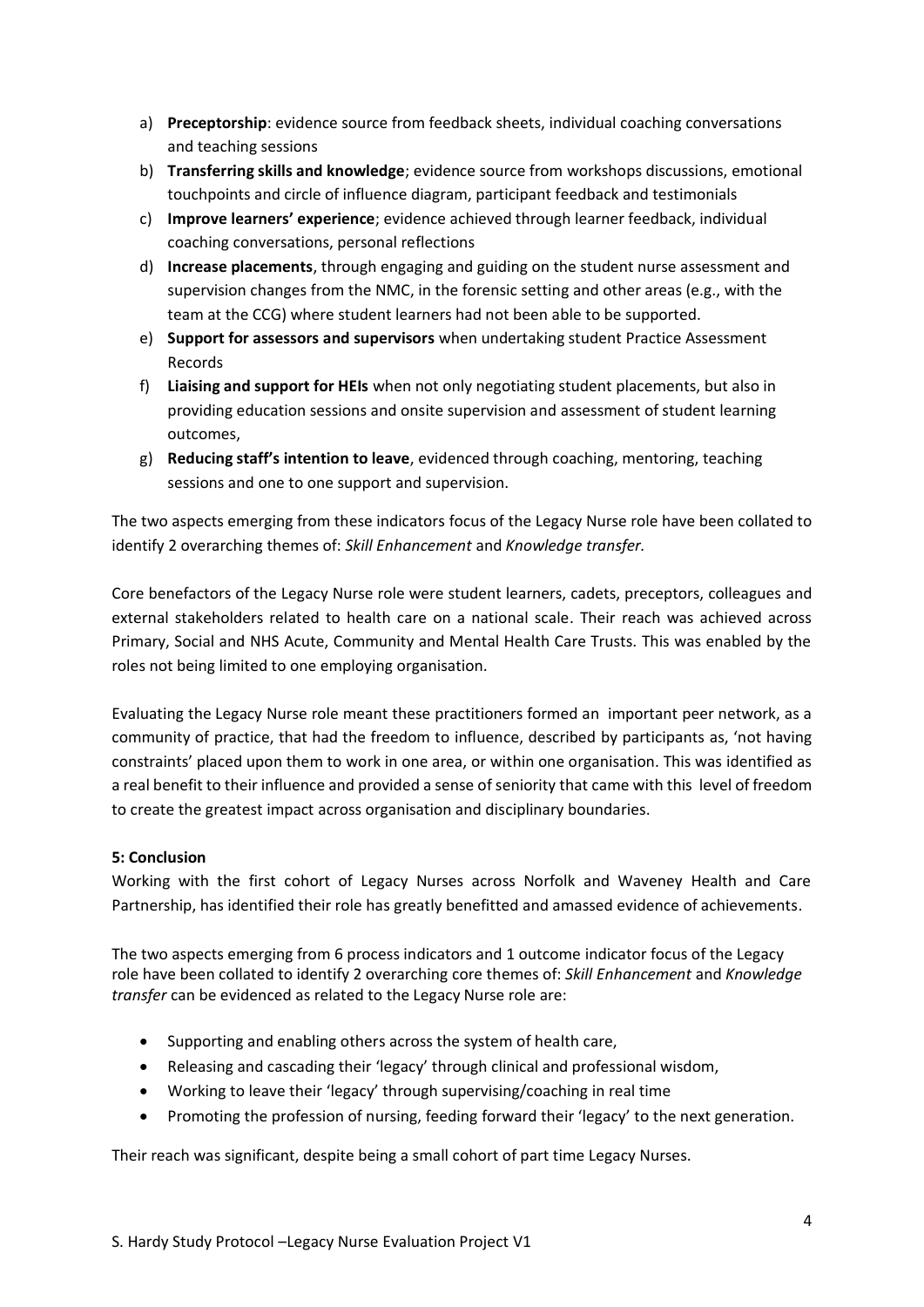### **6: Recommendations**

- **Introduction of Legacy Practitioners:** Broaden the professional groups engaged in a Legacy Practitioner role, into other professional groups across disciplines, across interdisciplinary settings of care.
- **Recruitment and Induction of Legacy Practitioners:** The role has been able to have greatest significance and reach multiple stakeholders through enabling the role to be free from being restricted or allocated to any one organisation.
- **Providing Peer Support**: A mechanism, through ensuring all new Legacy Practitioners are actively linked with and working as cohort, to also extend links to existing cohorts. The support provided through the role to preceptors, students and colleagues was an important element of the role's unique position, as enablers of knowledge transfer, providing pastoral as well as clinical insights that changed practice - this has the potential to be further evaluated re: a longer-term impact on retention, wellbeing and patient centred pathway decision making.

### **7: Summary**

The 'Legacy' Practitioner role (in whatever professional discipline) needs to remain practice focused to maximise work-based learning, support, and enablement, to further enhance and utilise knowledge sharing and transfer. The role provides a potential centralised team of clinical, practice driven expertise, from which to rapidly support and inspire the values of person-centred practice, and highly professional performance based on values of compassion and respect, spread and sustained amongst new intakes of staff being recruited into new roles through engagement with the Legacy Practitioner role.

The centrality of this first cohort of Legacy Nurses' evaluation sparked a renewal in the 'love' of their profession, which was evident in their interactions with others. This was perhaps most particularly imparted through and evidenced by the feedback obtained as part of their portfolio, from those who were recipients of their six-process indicator inputs, and highlighted within the additional evaluation workshop activity of critically considering multiple issues in a systematic approach that captured the relational dynamism of the environment alongside participants' own influential contribution to healthcare transformation (known as PRAXIS evaluation).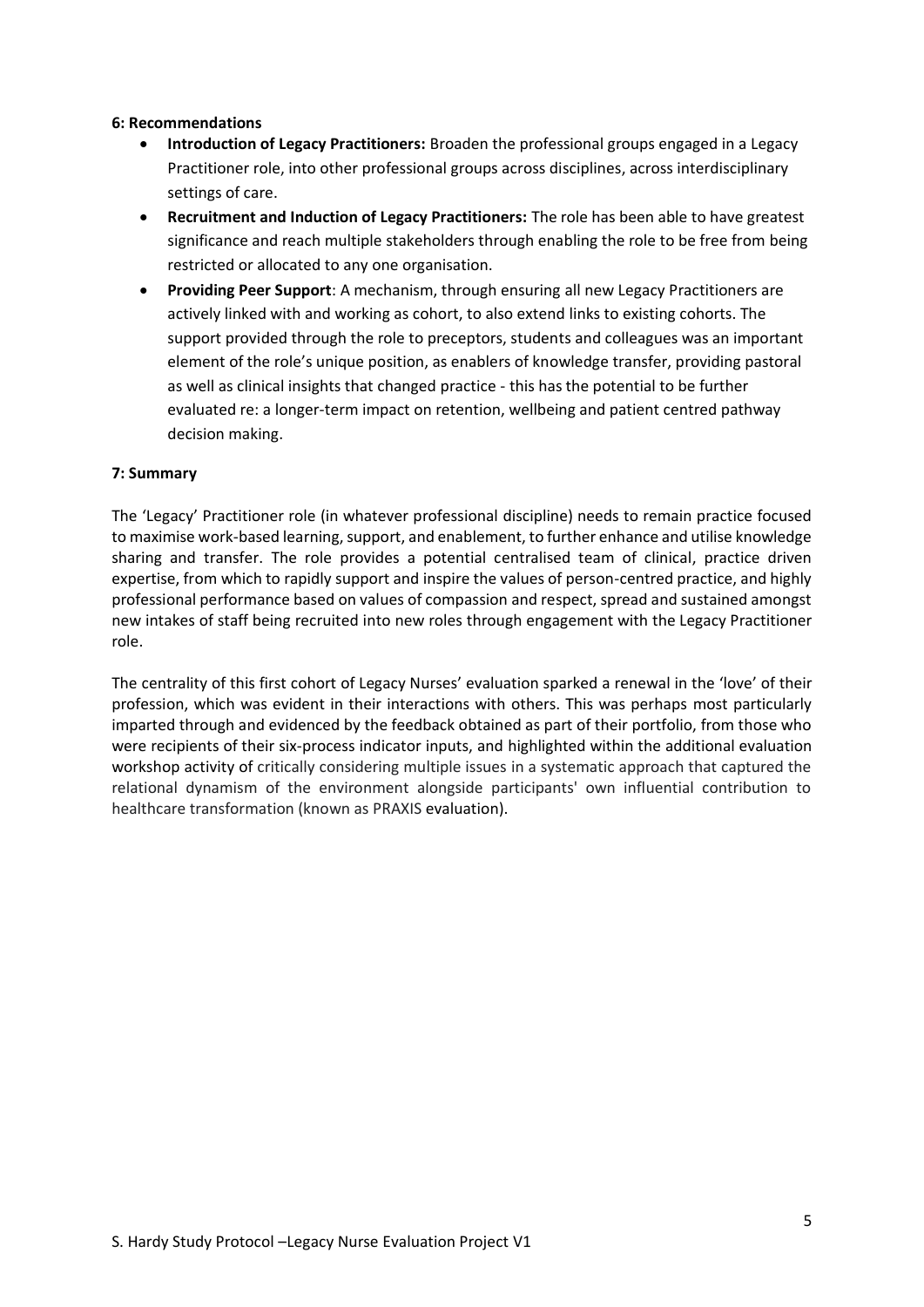# <span id="page-6-0"></span>**EVALUATING THE ROLE OF THE LEGACY NURSE ACROSS NORFOLK AND WAVENEY**

# <span id="page-6-1"></span>**1: INTRODUCTION**

The Norfolk and Waveney Health Care Partnership's Legacy Nurse project was established as a new initiative, supported through HEE funding, to work across the services of Norfolk and Waveney Health and Care Partnership. Legacy Nurses were introduced between Feb 2021 – July 2021, in 5 developmental posts (17.5 hours per week), for a 12-month period as part of the retention and retainment element of the workforce transformation agenda.

It is also worth noting, that this period included the second and third wave of infection (Delta and Omicron) variants of the SARS-CoV2 virus, identified as the COVID-19 pandemic and associated governmental interventions for reducing social interaction through lockdowns and restricted visiting and other enforced changes to NHS services in the UK. The consequences of which has caused a significant impact on workforce in all public sector services and additional financial constraints and consequences.

Legacy Nurses are qualified registrants near to retirement, who took on new flexible posts as the first intake to find ways from which to extend and share their 'legacy', in terms of their amassed knowledge, experience, and clinical wisdom with interdisciplinary learners and colleagues, and to provide non rostered support to work colleagues more broadly with an intention to monitor their impact on retention rates. This evaluation offered an opportunity to capture baseline and emergent aspects of activity in line with national benchmarks over the 90 days Vanguard Retention Project implementation period (i.e. the 12 month Legacy Nurse contracts).

The Legacy Nurse role aims to provide essential professional advice and guidance drawing upon their lengthy careers, all forms of knowing and their professional expertise, offering 'real time' support, through clinical supervision and coaching provided to students and to colleagues, working alongside them in practice. In addition to the Professional Statutory Regulatory Body (PSRB) formal requirements for supervision and assessment structures in place for student learners, the Legacy Nurse role draws from lengthy professional careers, sharing all forms of knowledge (e.g. tacit, intuitive, experiential and propositional), gained from their extensive practice experience, which through this new role is not lost (e.g. through retirement) to the employing organisation but will aim to have a lasting impact on future workforce knowledge, skills, expertise and wellbeing.

Engaging with stakeholders in the evaluation also provided opportunity for identifying programme sustainability, specific for the Norfolk and Waveney System and East of England Region and its population. .

# *1.1 Background: What is the Legacy Nurse Programme?*

The World Health Organisation's (WHO, 2016) *Global strategy on human resources for health:*  workforce 2030<sup>2</sup> states how the health workforce is vital to building the resilience of communities and health systems. Investment in the workforce is therefore imperative to improve health, reduce health

<sup>2</sup> World Health Organization. (2016). Global strategy on human resources for health: workforce 2030.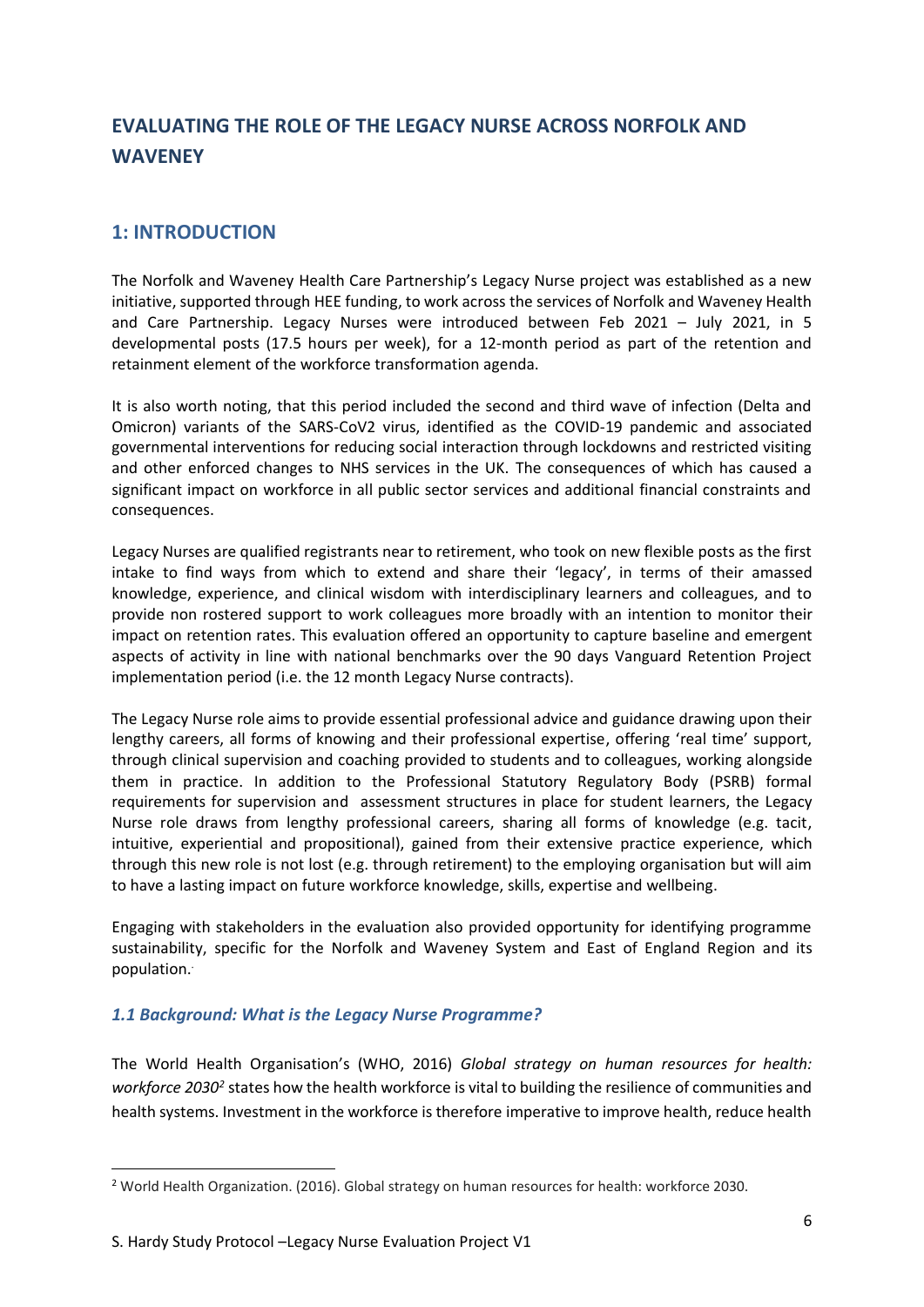vulnerabilities and provides the human resources required to prevent, prepare, respond, and recover from emergencies, and adaptations required to climate change (WHO, 2016:7).

There are close to 28 million nurses globally, accounting for nearly 60% of the healthcare workforce and delivering about 90% of primary healthcare services internationally.<sup>3</sup> Nurses spend far more time with the most vulnerable and acutely sick, than any other interdisciplinary professional group, and have consistently been acknowledged as the most trusted profession<sup>4</sup>.

Given the sheer quantitative force of the nursing profession as important 'frontline' responders to the COVID-19 pandemic, alongside their proximity to the communities they serve, there is growing concern for a rapid policy reform and governmental investment in nurses and nursing profession, to ensure their optimal contribution and continued wellbeing amid the myriad consequences of COVID-19 now and beyond any flattening of the most recent omicron infection curve<sup>56</sup>.

There is no doubt that turnover has increased in public sector workforce, due to COVID – 19, especially amongst nurses and other NHS Staff, seeking a better way of life, or quite simply through exhaustion, burnout and long COVID<sup>7</sup>

The Legacy Nurse Programme arose to enable potential nurse retirees to either return, or remain in practice, as part of a newly established legacy programme through the option of a Band 6 fixed term (flexible hours) contract (up to 12 months maximum). Many, due to age and length of career, wish to begin to reduce their working hours as they near retirement, but are not ready to leave their chosen profession, to which they have invested many years as a committed career. Offering this level of flexibility to experienced practitioners, and allowing them to work part time, but sustain their pay banding/clinical grade provides greater choice to those who otherwise might have to leave nursing taking up other flexible working offers, at lower pay bands, frequently found outside of the health care sector, thus losing a whole skill set of experienced practitioners, who still have more to give to their profession and employing organisation.

The purpose of a flexible working options, is to support Legacy Nurses in their transition towards retirement, provide them with the opportunity to impart their invaluable knowledge and skills as clinical leaders and specialist practitioners, on the future workforce. It recognises and celebrates their contribution to the NHS throughout their lengthy careers, whilst imparting their knowledge, wisdom and expertise onto others who might be starting or are being 'challenged' by the extent and scope of their roles in and across different healthcare settings.

[content/uploads/2018/11/IMPJ6078-WISH-2018-Nursing-181026.pdf](https://www.wish.org.qa/wp-content/uploads/2018/11/IMPJ6078-WISH-2018-Nursing-181026.pdf) Available from. [\[Google Scholar\]](https://scholar.google.com/scholar?q=Crisp+N.+Brownie+S.+Refsum+C.+Nursing+and+midwifery:+The+key+to+the+rapid+and+cost-effective+expansion+of+high-quality+universal+health+coverage:+A+report+of+the+WISH+Nursing+and+UHC+Forum+2018+2018+World+Innovation+Summit+for+Health+Doha,+Qatar+Available+from+https://www.wish.org.qa/wp-content/uploads/2018/11/IMPJ6078-WISH-2018-Nursing-181026.pdf+)

<sup>3</sup> World Health Organization. Support nurses and midwives through COVID-19 and beyond; 2020b [cited Apr 20]. Available from: [https://www.who.int/news-room/feature-stories/detail/support-nurses-and-midwives](https://www.who.int/news-room/feature-stories/detail/support-nurses-and-midwives-through-covid-19-and-beyond)[through-covid-19-and-beyond.](https://www.who.int/news-room/feature-stories/detail/support-nurses-and-midwives-through-covid-19-and-beyond)

<sup>4</sup> Milton, C. L. (2018). Will nursing continue as the most trusted profession? An ethical overview. *Nursing science quarterly*, *31*(1), 15-16.

<sup>5</sup> Crisp N., Brownie S., Refsum C. World Innovation Summit for Health; Doha, Qatar: 2018. Nursing and midwifery: The key to the rapid and cost-effective expansion of high-quality universal health coverage: A report of the WISH Nursing and UHC Forum 2018[.https://www.wish.org.qa/wp-](https://www.wish.org.qa/wp-content/uploads/2018/11/IMPJ6078-WISH-2018-Nursing-181026.pdf)

<sup>6</sup> Rosa, W.E., Binagwaho, A., Catton, H., Davis, S., Farmer, P.E., Iro, E., Karanja, V., Khanyola, J., Moreland, P.J., Welch, J.C. and Aiken, L.H., (2020). Rapid investment in nursing to strengthen the global COVID-19 response. *International journal of nursing studies*, *109*, p.103668.

 $7$  Gemine et al (2021) Factors associated with work-related burnout in NHS Staff during COVID-19": a cross sectional mixed methods study. BMJ Open 11 (1)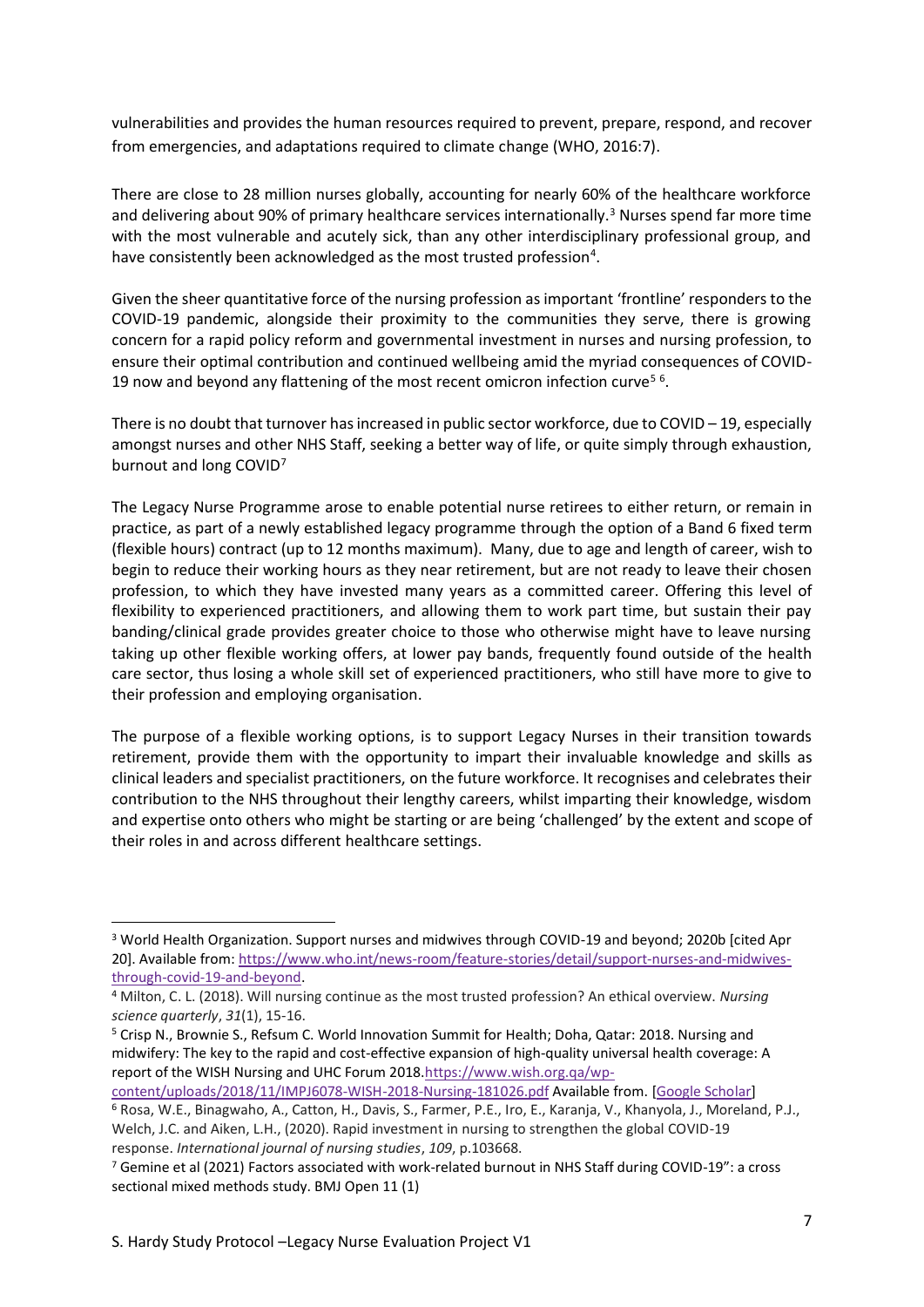The role of the Legacy Nurse operates externally to agreed safer-staffing numbers, offering a new function to provide added flexibility to both the individual and the ward establishments, whilst promoting and providing a quality learning environment for students.

The Legacy Nurse role aims to provide essential professional advice and guidance, offering 'real time' support, through coaching and clinical supervision to students and colleagues, based upon their lengthy careers and accrued professional expertise and knowledge.

In addition to the formal assessment structures in place for student learners, the Legacy Nurse role draws from their lengthy career, sharing forms of knowledge gained from their extensive practice experience. This ensures accumulated clinical wisdom is not lost through retirement to the employing organisation but can be used within this new 'legacy' role, with the aim to have a lasting impact on future workforce knowledge, skills and expertise.

The notion of a Legacy Nurse Programme was first established in Nottingham<sup>8</sup>, in response to the need to retain late career registrants, against a growing national and global health workforce crisis. There are Legacy Nurse and Midwife roles being introduced in Mid and South Essex, Birmingham, and Solihull. Since the start of this evaluation there has been significant increase in the Legacy role adopted throughout the East of England.

# <span id="page-8-0"></span>**2: PROJECT AIMS AND OBJECTIVES**

Engaging in an evaluation of the Legacy Nurse role in the Norfolk and Waveney region provided opportunity to offer additional educational support to students in learning, coming from Higher Education Institutes (HEIs).

The evaluation project, although working with a small sample, working with the first cohort of Legacy Nurses in the East of England, offered formalisation to a mechanism of support, as the Legacy Nurses themselves became a self-sustaining peer support group.

As active participants in the evaluation process, their participatory engagement formed part of the offer to facilitate growth within their own portfolios of evidence, whilst providing them with options post retirement to remain active in their knowledge sharing, whilst leaving their own nursing 'legacy ', as part of sharing their knowledge, wisdom, and practice expertise, at the close of their own lengthy careers. The role itself offered them each a chance to give back, or as they identified it, to 'feed forward' and impart their clinical wisdom onto the future workforce and next generation of health providers and carers.

The Legacy Nurse evaluation project aims were to:

- Identify evidence about the Legacy Nurse programme from different stakeholders and synthesise evidence of impact linked to agreed strategies for workforce retention.
- Identify recommendations towards a sustainability design and implementation of workforce development interventions for the Norfolk and Waveney System and East of England Region.

 $8$  Haines, S., Evans, K., Timmons, S., & Cutler, E. (2021). A service improvement project of a legacy nurse programme to improve the retention of late career nurses. *Journal of Research in Nursing*, *26*(7), 648-681.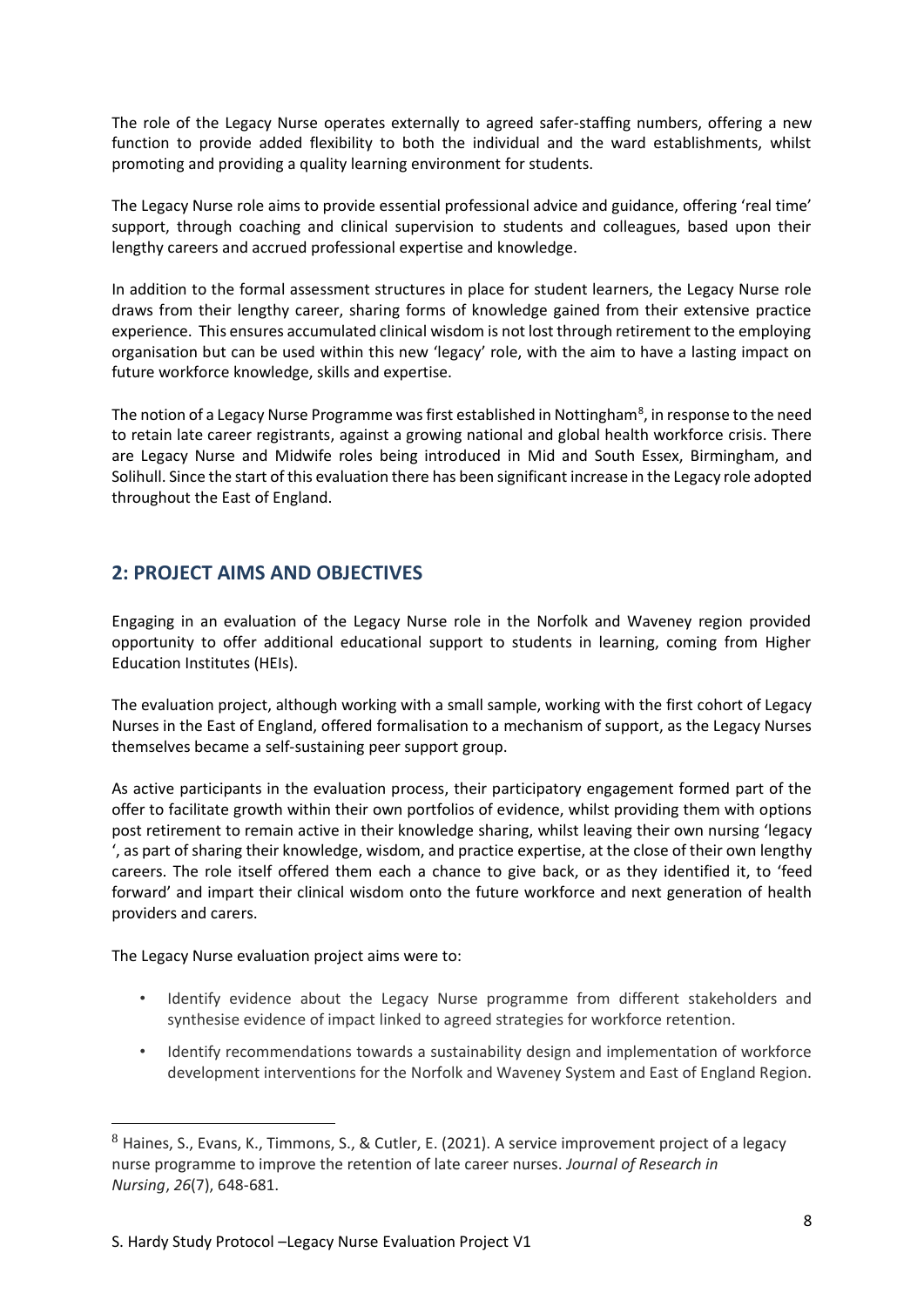A major project objective was to capture evidence around how the Legacy Nurse programme effects employee productivity and wellbeing.

This was achieved through critical exploration of additional project objectives such as:

- What effect does the Legacy Nurse programme have on the existing education and training landscape? (e.g. How does the role had an affect others across interdisciplinary settings of care and learning, wellbeing, job satisfaction, intentions to leave/stay<sup>9</sup>?)
- What appropriate recommendations can be used to further extend the Legacy Nurse offer across the System and Region?

# <span id="page-9-0"></span>**3: METHOD: AN INCLUSIVE EVALUATION APPROACH**

The evaluation aimed to use a mixed methods approach to capturing evidence of the Legacy nurse role drawing from an appreciative inquiry approach<sup>10</sup>. The evaluation was coproduced with commissioners and the incoming Legacy Nurse project participants. This approach enabled participants to ensure that all aspects of activity was being captured as part of the implementation phase of this new innovation.

The process and impact of introducing the Legacy Nurse role was mapped over a year's worth of activity, with an ultimate aim of providing recommendations that will be useful for employees, other stakeholders, government agencies and managers of the public sector organizations to make vital decisions on workforce, skill mix and legacy role development.

Whilst the evaluation aimed to utilise metrics that are already being recorded and reported as standard in healthcare settings, this evaluation has focused on the emergent portfolio of additional evidence collated by the Legacy Nurses themselves. Data collected over the past year has formed a portfolio of evidence, capturing the process and outcomes of the new Legacy Nurse role and brings into the evaluation independent interpretation of role efficacy and impact potentials reaching beyond the Norfolk and Waveney System landscape. An example of which is through the reach obtained using social media, and indicators of success through engaging with other national bodies and influential health and social care organisations (e.g., Queen's Nursing Institute).

Ethics approval was gained via the Faculty of Medicine and Health Sciences ethics committee 24<sup>th</sup> May 2021 (Ref 2020/21-02)

### *3.1 Sample*

Five Legacy Nurses were recruited to the first East of England cohort, who form the participatory evaluators of this new role in Norfolk and Waveney. The Evaluation was facilitated through working with the ImpACT team at UEA. Professor Sally Hardy was the evaluation consultant, and provided supervision, and was the consistent workshop facilitator, who was asked to guide and inspire each Legacy Nurses' portfolio development. Commissioners were also closely involved and gathered their own materials of impact, which have been used in the thematic analysis of project findings.

<sup>9</sup> McCance, T., Slater, P., & McCormack, B. (2009). Using the caring dimensions inventory as an indicator of person‐centred nursing. *Journal of clinical nursing*, *18*(3), 409-417

<sup>10</sup> Watkins, J. M., Mohr, B. J., & Kelly, R. (2011). *Appreciative inquiry: Change at the speed of imagination* (Vol. 35). John Wiley & Sons.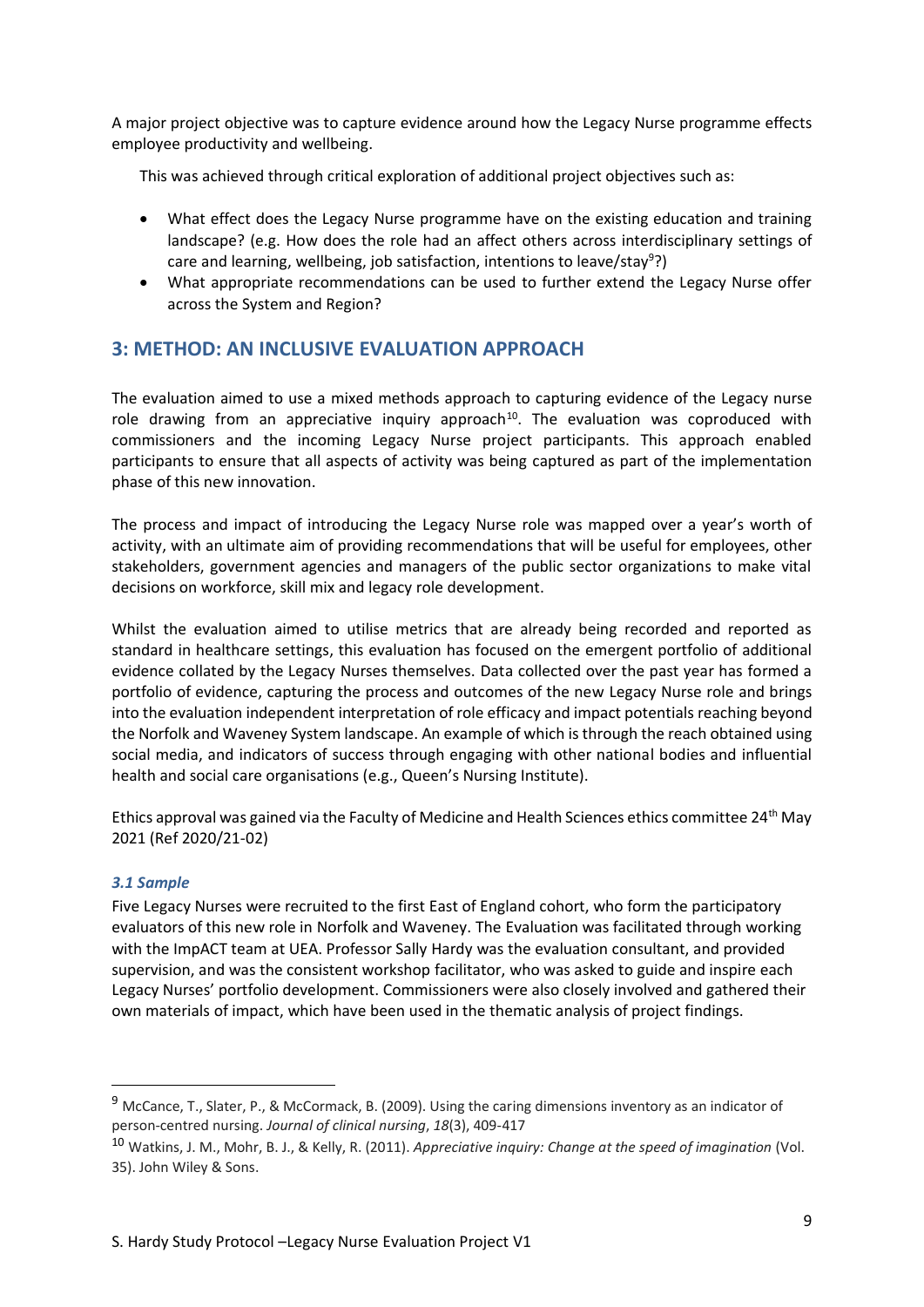The participants had a staggered introduction, with the first two Legacy Nurses coming into post in February/ March 2021. The final recruit took up post in July 2021. In September 2021, this later recruit decided this was not a role or project they wished to continue with, so the final cohort size was 4 Legacy Nurse participants.

### *3.2 Data sources*

Four participant workshops were undertaken and one additional final evaluation session.

- Session 1: Introductions 23rd February 2021 Concerns, Claims and Issues
- Session 2: Circle of influence: 25<sup>th</sup> May 2021
- Session 3: What is a portfolio of evidence: 14<sup>th</sup> July 2021
- Session 4: Emotional touch points: 29<sup>th</sup> September 2021
- Session 5: Evaluating the project through PRAXIS: 2<sup>nd</sup> February 2022

### *3.3 Additional materials collated included:*

The Legacy Nurses' individual portfolio of evidence included the following:

- Personal critical reflective accounts
- 360-degree feedback (manager, student, service user/patient, colleagues, peers)
- Circle of influence diagram
- Artefacts and other evidence (thank you cards, testimonials, poems, images)
- A shared folder holding feedback sheets, teaching materials, and 47 other pieces of evidence of the Legacy nurses contact with other professions and groups gathered over the years activities

Additional evidence was captured via:

- PRAXIS evaluation tool
- Mentoring Masterclass Power Point Presentation
- numerous email exchanges
- engagement with external groups, such as; Health Creation Network (HCAN), Queens Nursing Institute (QNI)
- social media (twitter)
- PRAXIS evaluation tool
- Co-constructed Haiku

This broad ranging data set were utilised to identify all emergent aspects of the Legacy Nurses' activity over the year, and in particular evidence was evaluated to focuse on what worked, and for whom, in terms of the original project objectives.

### *3.4 Data analysis*

Initially the aim was to identify and utilise any quantitative data being captured through organisational mechanisms (e.g., staff sickness rates, retention, and recruitment targets). However, for participants and commissioners, the impact of retention and sickness rates need to be further analysed in the next phase of project, with a larger cohort uptake of the Legacy Practitioner role. Therefore, quantitative data analysis will not be included in this first pilot phase of Legacy Nurses evaluation evidence. Undoubtedly during this period, there has been a significant impact of the COVID-19 pandemic on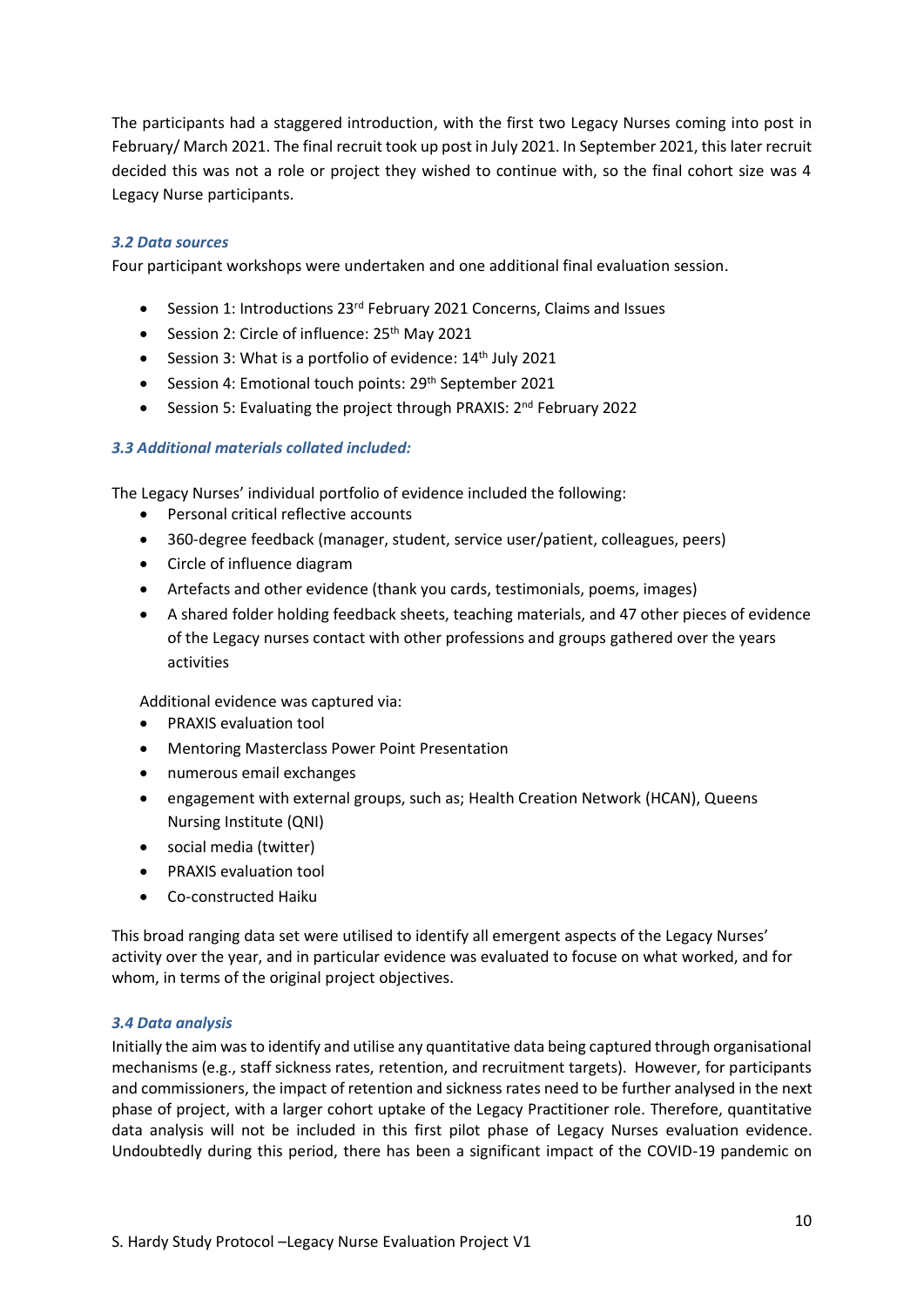workforce patterns which would not have been a consistent measure from which to make comparisons or draw any conclusive cause and effect of introducing the new Legacy Nurse role.

Qualitative Data was analysed using thematic analysis<sup>11</sup>, paying particular attention to retention, social investment, and other health related outcomes. This was achieved using emotional touchpoint interviews, focus groups with key project participants, and follow up survey to capture final destination of learners who have undertaken the programme. Emotional touch points method<sup>12</sup> was used to capture the nuances and personal experiences of participants. The touchpoint method involves questions that focus on what is working and how services can be further developed or innovated. This approach fits well with the method of appreciative inquiry and evaluation, as using emotional touchpoints, emphasis is on interacting with the individual in appreciative and affirming ways, and on understanding human interconnectedness within the context of learning and improvements.

# <span id="page-11-0"></span>**4: PROJECT FINDINGS**

The project's evaluation data was collated and themed to identify six input measures with 1 outcome indicator, that have culminated in the emergence of two core themes. From the portfolio of evidence submitted it was identified that the Legacy Nurses' reach, in terms of their contribution to others across the health care arena, was achieved through a wide circle of influence beyond their local region.

Core benefactors of the Legacy Nurse role were identified as; student learners, cadets, preceptors, colleagues and external stakeholders related to health care on a national scale (e.g. Queens Nursing Institute, Pastoral Nurse Network) and Education institutions (Schools, Colleges and HEIs) in the East of England Region. Breadth of clinical organisation engagement spread through community, primary care (GP surgeries), acute NHS Trusts, Forensic services, mental health care and health related charities.

The Legacy Nurses in this first cohort, provided a wide range of clinical specialism, (including district nursing, learning disabilities specialisms), that enabled skill transition to be cascaded throughout broad practitioner groups, which was increased potentially by their level of seniority and length of service, plus the role not being limited to working within one organisation or professional group. This provided a level of flexibility that enabled the Legacy Nurses to respond and achieve a wide range of activities involving many different recipients.

Identification of evidence achieved of the Legacy Nurse role, taken from the 6 key indicators identified in the Legacy Nurse Job Description have all been evidenced and were captured around six core aspects of the roles with one particular outcome indicator.

The Legacy Nurse role impact was identified with associated evidence sources are as follows:

h) **Preceptorship**: evidence source from feedback sheets, individual coaching conversations and teaching sessions

<sup>11</sup> Guba, E. G., & Lincoln, Y. S. (1994). Competing paradigms in qualitative research. *Handbook of qualitative research*, *2*(163-194), 105.

<sup>12</sup> Dewar, B., Mackay, R., Smith, S., Pullin, S., & Tocher, R. (2010). Use of emotional touchpoints as a method of tapping into the experience of receiving compassionate care in a hospital setting. *Journal of Research in Nursing*, *15*(1), 29-41.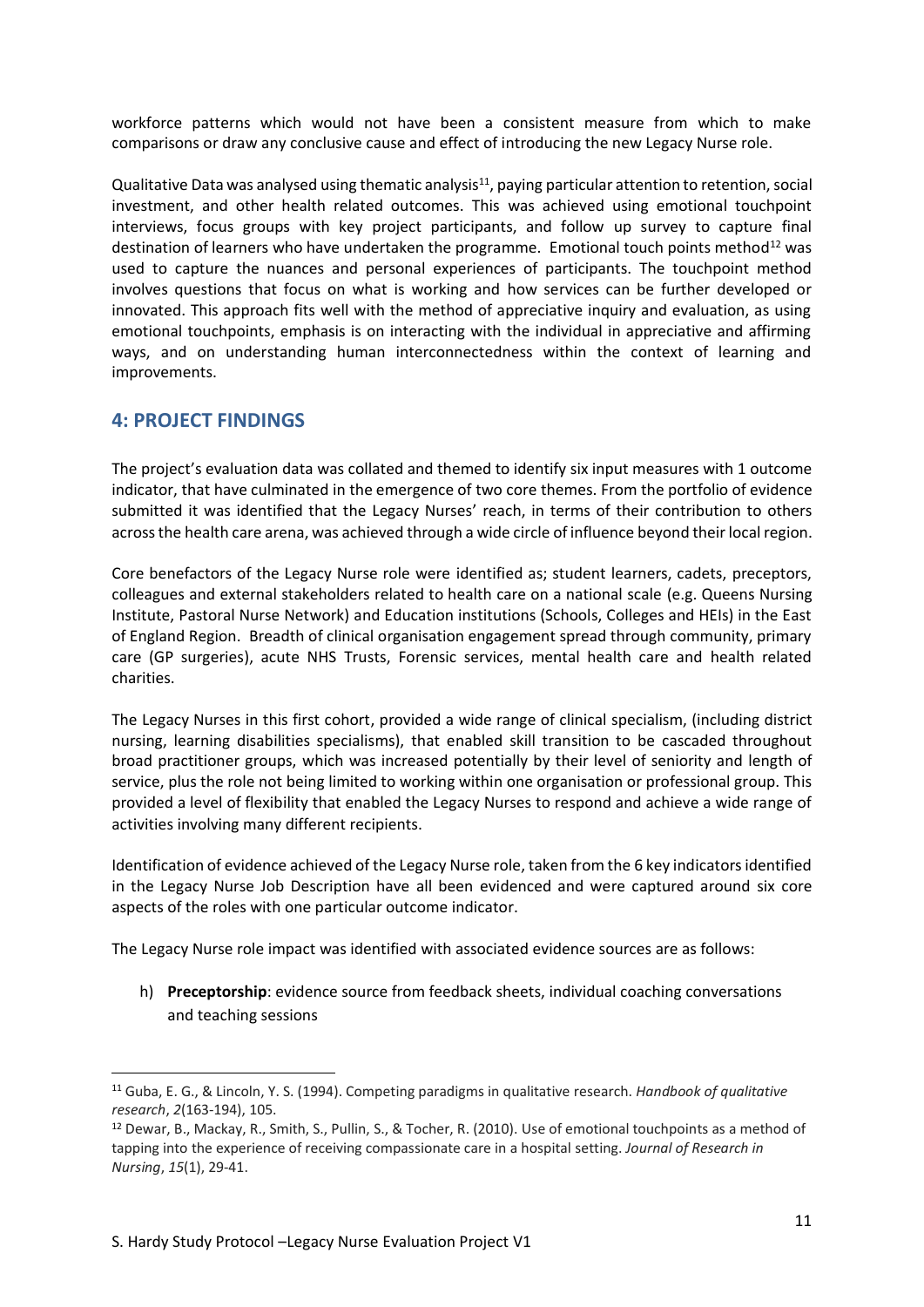- i) **Transferring skills and knowledge**; evidence source from workshops discussions, emotional touchpoints and circle of influence diagram, participant feedback and testimonials
- j) **Improve learners' experience**; evidence achieved through learner feedback, individual coaching conversations, personal reflections
- k) **Increase placements**, through engaging and guiding on the student nurse assessment and supervision changes from the NMC, in the forensic setting and other areas (e.g., with the team at the CCG) where student learners had not been able to be supported.
- l) **Support for assessors and supervisors** when undertaking student Practice Assessment Records
- m) **Liaising and support for HEIs** when not only negotiating student placements, but also in providing education sessions and onsite supervision and assessment of student learning outcomes,
- n) **Reducing staff's intention to leave**, evidenced through coaching, mentoring, teaching sessions and one to one support and supervision.

The two overarching themes emerging from these 6 process indicators and 1 outcome indicator focus of the Legacy Nurses' role collated are outlined below to identify:

### *4.1 Theme 1: Enhancing practice skills*

The Legacy Nurses provided evidence of their involvement in planned teaching sessions:

- 8 sessions with 5 Cadet Nurse participants, all of whom evaluated their sessions as 9-10/10 rating scale
- 109 preceptorship training contacts took place over 5 teaching sessions. Each were evaluated on a five point Likert scale all ranked highly in terms of feedback on the clarity and informative sessions, albeit delivered in a short period of time.
- 2 national projects were delivered, one with the Queens Nursing Institute,
- 4 external organisation teaching sessions were provided for Suffolk Inspire and a Holistic Health Academy session held with a partner organisation, the Glimpses of Brilliant day.
- 2 sessions with other organisations seeking to initiative the Legacy Nurse role within their settings (Luton and Dunstable, and Essex)

Feedback from an educator, captured in an email exchange, identified as from one of the external organisations the Legacy Nurses had worked with. The following statement of thanks for the Legacy Nurses involvement reads:

*I personally find the attendance of legacy nurses incredibly useful not only to provide some support when it comes to the breakaway groups but also as you bring such a variety of experience to the teaching. For example, my teaching regarding communication was enhanced by one of your nurses providing further insight into the difficulties when caring for a patient with learning difficulties and what might help for the patient to have a positive experience. I feel there is much you could contribute to the learning of new and inexperienced staff, and this should not be limited to the preceptorship programme.*

*Nursing has lost the art and has found science and although that is very valuable, I think you should be an integral part to get the art back into nursing on a much wider playing field.* (Feedback received from an End-of-Life Care Educator: 18/10/21)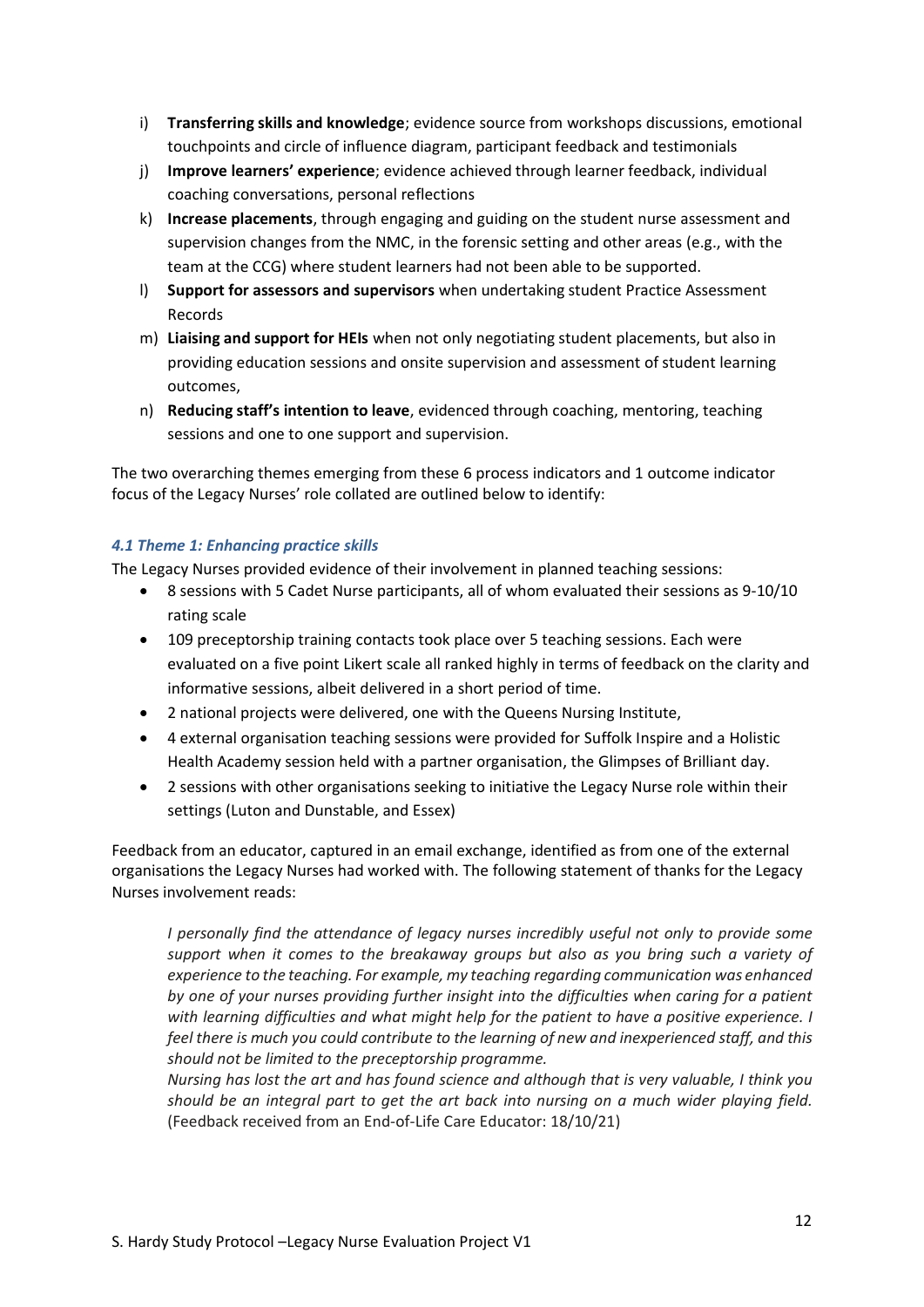### *4.4 Theme 2: Knowledge Exchange*

An interim report identified 2 participants had a clear understanding of the role and their contribution, whilst the others were still unsure, but ambitious in their expectations and hopes for the role. However, over time all 4 participants grew in their confidence and recognition of where and how their clinical expertise and amassed knowledge was being utilised and shared with others.

There is also evidence of:

- a) Supporting and enabling others across the system of health care: achieved and evidenced through clinical supervision /coaching that influenced patient outcomes ; evidence from emotional touchpoints, one to one session notes
- b) Releasing and cascading their 'legacy' through sharing their clinical and professional wisdom, that had an impact on staff and student retention; evidenced in records of discussions taking place in coaching and mentoring, one to one supervision/support where recipients identified they had difficult situations that the Legacy Nurses helped them overcome.
- c) Working to leave their 'legacy' through supervising/coaching in real time, achieving professional advancement in others practice; evidenced through records of knowledge sharing, clinical supervision and critical companionship, self-reflection, testimonials, enhanced practice expertise, with consequences on patient outcomes.
- d) Promoting the profession of nursing, feeding forward their 'legacy' to the next generation. Wellbeing; evidenced through their ability to listen, being enthusiastic, motivating and clarifying expectations captured in testimonials and email acknowledgements for their engagement in sessions.

Evaluating the Legacy Nurse role meant these practitioners formed an important peer network, as a community of practice, that had the freedom to influence, described by participants as, 'not having constraints' placed upon them to work in one area, or within one organisation. This was identified as a real benefit to their influence and provided a sense of seniority that came with this level of freedom to create the greatest impact across organisation and disciplinary boundaries.

## *4.5 Other evidence: Haikus/Limerick*

As part of the final evaluation group meeting, (Feb 2022) the team were asked to capture the essence of their Legacy Nurse roles, through constructing Haiku (Japanese poetry formed by a pattern of 3,5,3 or 5,7,5 syllable statements). Another colleague working as a Practice Educator also provided a limerick.

| Love Nursing                   | Care development                                                                                    |
|--------------------------------|-----------------------------------------------------------------------------------------------------|
| Want to share knowledge        | <b>Passionate Practitioner</b>                                                                      |
| See them grow                  | Passing it forwards                                                                                 |
| Retaining, Sharing             | <b>Legacy Nurses</b>                                                                                |
| Encouraging a career           | Knowledge, skills, Experience                                                                       |
| I still love nursing           | <b>Shared with NexGen</b>                                                                           |
| Learning on the job            | <b>Legacy Nurses</b>                                                                                |
| To inform the next generation  | Experience, Skills, Wisdom                                                                          |
| <b>Creating Care-Full Care</b> | Inspiring new learners                                                                              |
|                                | The legacy nurses were inspiring<br>For they were never conspiring<br>Watch their teaching sessions |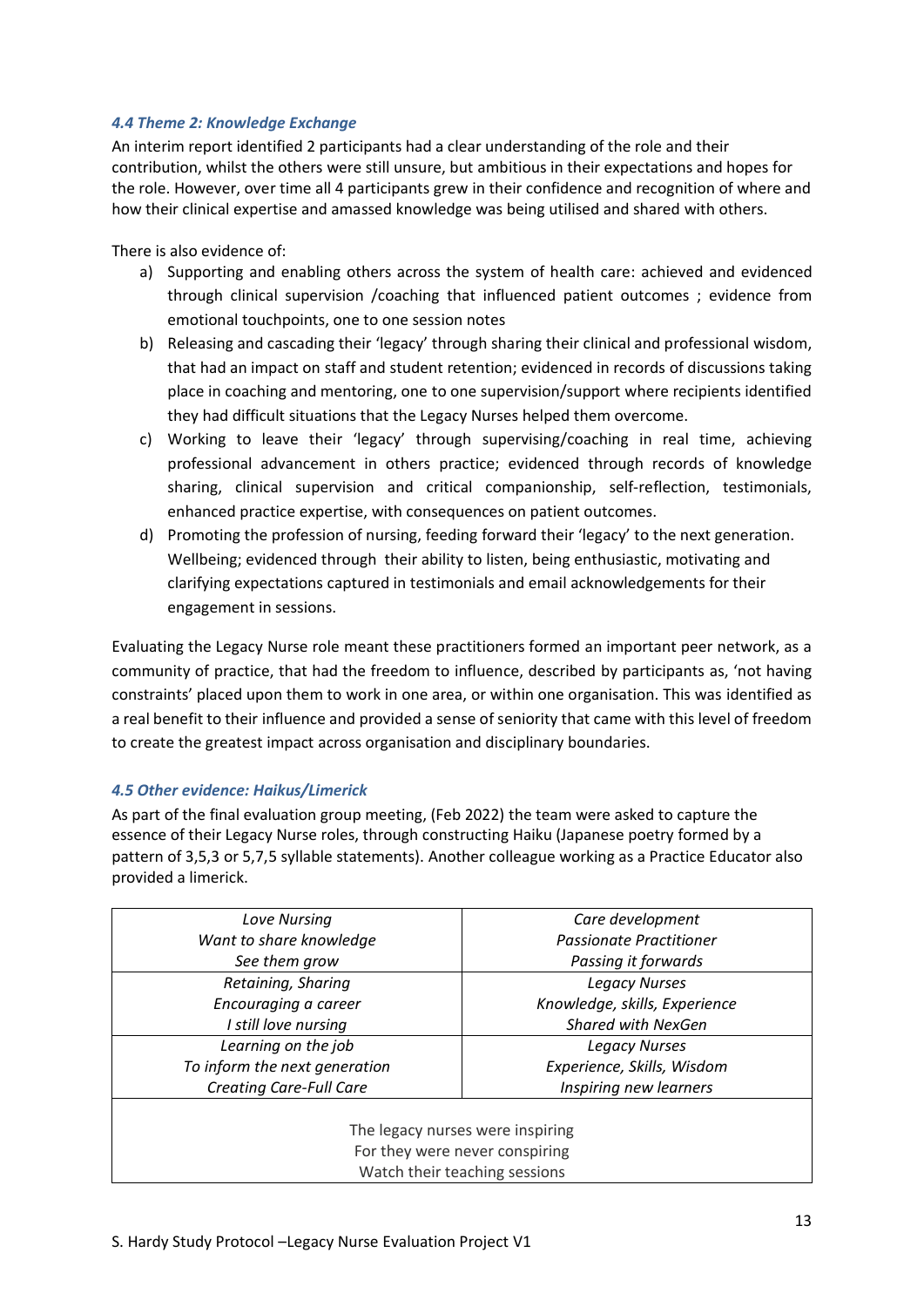Upholding an age old nursing profession Never seeing how much they were perspiring The role of the legacy nurse Legacy Nurse None of them were at all terse All worked round the virtual table And are indefatigable For they did never curse. Judy, Teresa, Bridgette and Eileen Working as a well-oiled machine. The Legacy Nurse Team Oh, what a dream! How they reigned supreme. A Legacy Nurse Limerick by Justin Brown, Clinical Educator *Norfolk and Waveney Health & Care Partnership*

Table 4.1: Additional Evaluation Evidence : Haiku and a Limerick

## *4.6 Using the PRAXIS evaluation tool*

Utilising the PRAXIS tool for evaluation<sup>13</sup>, at the final workshop session, the following provide a conclusion to the evaluation project, and focuses the outcomes in the words and experiences of the participants themselves.

**Purpose:** Clarification of the purpose of the Legacy Nurse role, as the first cohort for Norfolk and Waveney was identified as providing a range of expertise from practitioners working towards the end of their lengthy careers, giving back, and inspiring the next generation of health care practitioners in their own career and specialist knowledge development. All the Legacy Nurses described themselves as Senior Nurses, who 'loved' and did not want to leave nursing but were seeking a more flexible role, as they wished to either reduce their working hours, but to also allow them to work across different organisations and disciplines, which a higher banded grade would have limited this scope.

**Reflexivity:** The lessons learned and what the cohort had undergone as a process of enlightenment, in feeling 'freed up' to work across the Norfolk and Waveney System to achieve the shared aspects of their own specialist knowledge, inspiring and enabling others to fully understand the extent of their own roles, and function within an organisation, and in enabling the patient journey to be person focused, rather than task focused interventions. One participant stated, *'It was so good to reach people across the different specialist and organisational boundaries'*.

**Approaches and Activities** undertaken were identified as multiple, with a strong focus on education, knowledge sharing and transfer of clinical specialist field of nursing, but also in terms of a passion for their chosen career. Empathic engagement in coaching and supervising more junior staff had enormous benefit, not just for the Legacy Nurse as the provider of knowledge, but also seen in the evidence of enthusiastic recipients of that knowledge, high level of support and listening provided a culture where colleagues and students felt heard, valued and enabled to continue to function in highly

<sup>13</sup> Hardy, S., Wilson, V. J., & Brown, B. (2011). Exploring the utility of a 'PRAXIS' evaluation framework in capturing transformation: a tool for all seasons?. *International Practice Development Journal* 1 (2) 2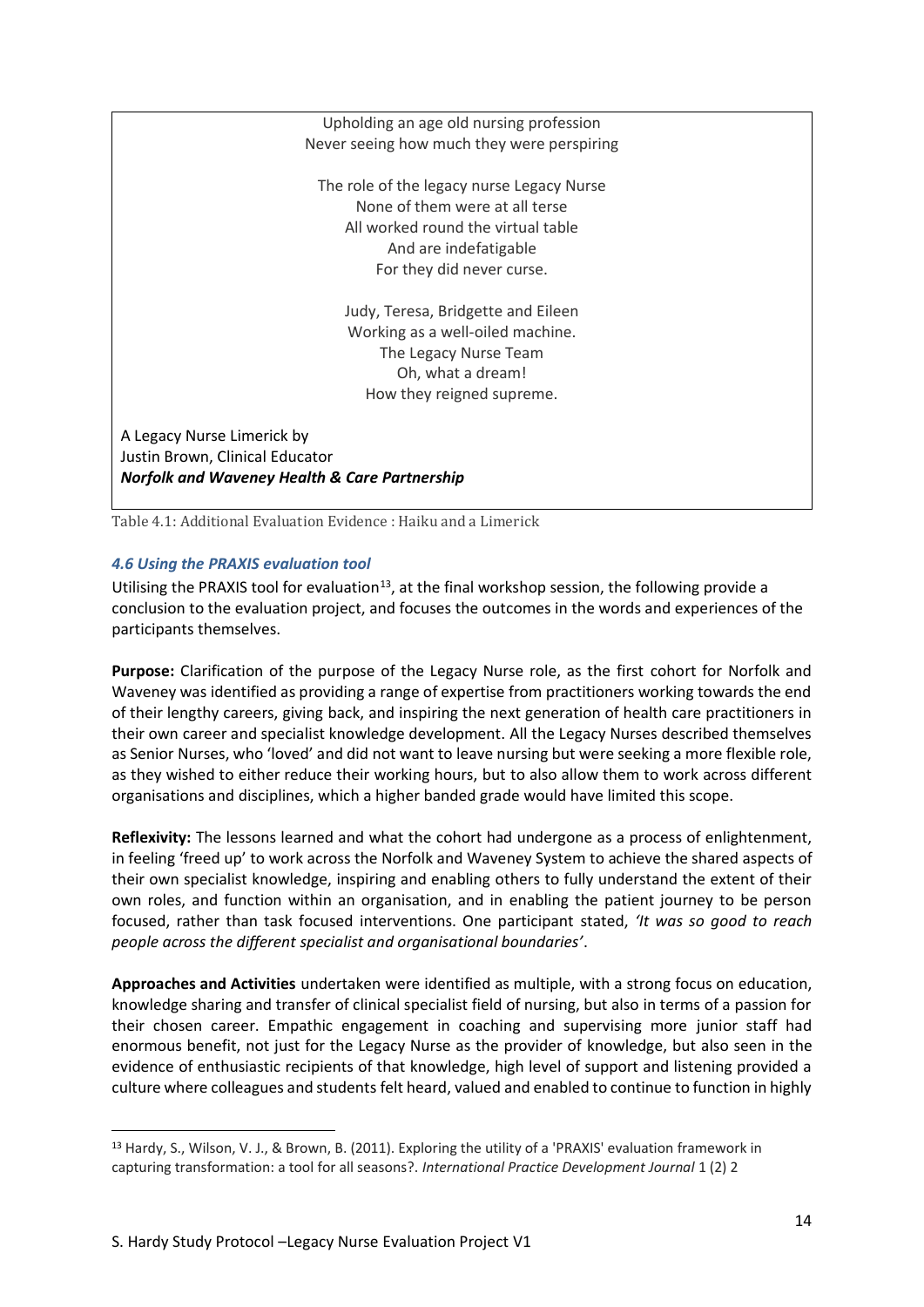stressful workplace contexts. Activities were delivered as face-to-face sessions, one to ones, group and remote interactions. This level of flexibility in their approach and activity is a key feature of the Legacy Nurse role and reach. During the NHS Vaccination programme, they were also able to refocus their role, and help with the COVID vaccination roll out.

**Context:** The Legacy Nurses all agreed the role worked well due to not being limited to work within one organisation but to be 'freed' to work across boundaries of organisations and professional groups. They undertook sessions in GP practices, Forensic settings, acute hospitals, and classrooms. They also covered a large geographical area across the Norfolk and Waveney System.

**Intent:** Intentions of the role were to give back, leave a legacy, impart knowledge, professional passion, pride, and clinical wisdom to othersthrough the Legacy Nurse role. This was achieved through ensuring the Legacy Nurse was not included in regular staffing numbers but were enabled to work across employment and organisational boundaries, giving a level of flexibility, for when new requests for their input were raised. The Legacy Nurses spoke of a high level of respect they received from others, due to their years of service, specialist clinical knowledge and breadth of nursing experience they were keen to share and impart with others.

**Stakeholders:** Those with a stake or interest in the Legacy Nurse role has been able to reach over 17 different stakeholder groups. These have included working indirectly, and directly with learners, at pre-registration, cadets, TNAs, RNDAs, post registration and preceptors. Practice Education teams, forensic services, GP practices, practice assessors and supervisors. Managers, HEIs and Commissioners, third sector organisations.

### *4.7 Study Limitations*

The first cohort of Legacy Nurses was a small number of participants in this evaluation, introduced in a staggered recruitment process. One participant withdrew leaving a total sample of 4. Quantitative data was not utilised, due to small sample size. One participant did not stay for the duration of the programme, and decided the role was not suitable, perhaps due to the additional 'burden' of having to document, evidence and record activities for this evaluation process which they expressed openly at one of the workshop sessions. The level of portfolio evidence gathered in their first year of employment has shown two clear themes emergent. Transferability of findings to different contexts has not been achieved, although there is evidence that the role, not being limited to any one organisation, has enabled the cascade of knowledge, skills, and expertise to as broad an audience of benefactors that might not have been achieved.

## <span id="page-15-0"></span>**5: CONCLUSION**

Working with the first cohort of Legacy Nurses across Norfolk and Waveney Health and Care Partnership, has identified their role has greatly benefitted and amassed evidence of achievements in seven core areas of success (six process indicators, and 1 outcome indicator). These Legacy role indicators relate to supporting and enabling others across the system of healthcare, by releasing, and cascading their clinical and professional wisdom, working to share their practice wisdom, knowledge and expertise as a legacy, that can 'feed forward' and inspire the next generation of health care practitioners and sustain those already in post on their own lifelong learning and fulfilling professional carer careers.

Two core themes identified were *enhancing practice skills* and *knowledge transfer*. The Legacy Nurses' reach went beyond their local sphere of influence, and was identified as of National significant, despite being such a small cohort of part time Legacy Nurses. This achievement was enhanced through their ability to work as a cohesive team, utilising social medica, and providing each other with a level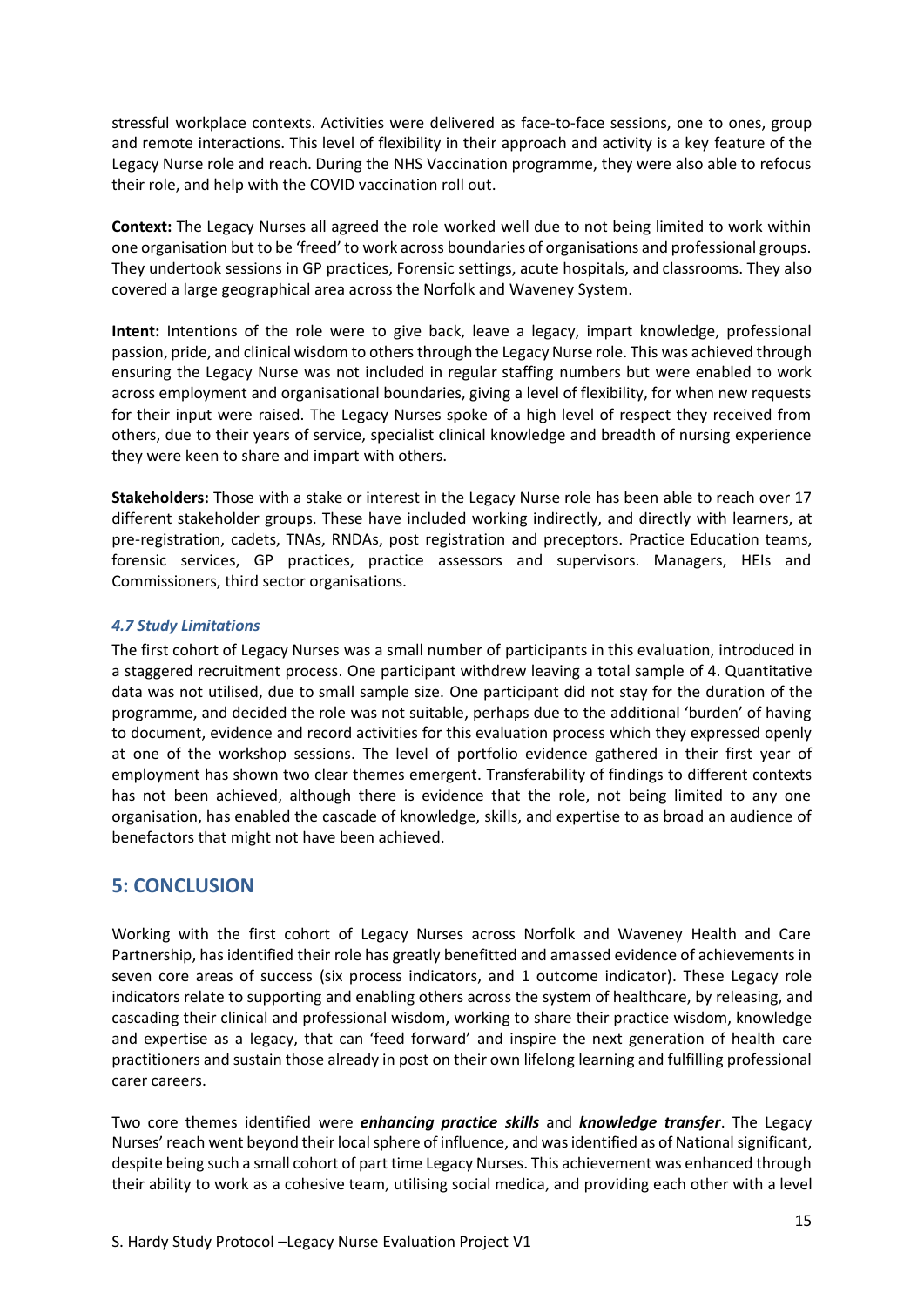of peer support that might otherwise have made the role at risk of being an isolating experience, thus potentially less rewarding.

All of the participants were left at the end of their first year in role, with a renewed sense of love for, and with their chosen lengthy careers in the profession of nursing.

In answering the initial evaluation questions. These can be addressed in turn.

- 1. *What effect does the Legacy Nurse programme have on the existing education and training landscape? (e.g How does the role have an affect on others in terms of learning, wellbeing job satisfaction, intentions to leave/stay<sup>14</sup>?).* There is considerable evidence collated that shows how the Legacy Nurse role has enabled knowledge and skill enhancements and helped stressed or anxious staff and learners overcome their initial thoughts and intentions to leave, because of the supportive and supervisory role the Legacy Nurses provided. The recruiting of a team of legacy practitioners with a variety of clinical specialist knowledge and lengthy career expertise enabled for the new Legacy role to have important transferability through their coaching and mentoring, to other staff groups, not just to student learners.
- *2. What appropriate recommendations can be used to further extend the Legacy Nurse offer across the System and Region?* The following recommendations are provided to continue to build on this pilot project, and to ensure future cohorts of Legacy practitioners, as the role potential is expanded across other specialist roles allied to medicine, maximum impact and potentials can be further amassed.

A strong outcome from the portfolio of evidence amassed is the support the Legacy Nurse role provided across their locality. This is of particular importance for the successful implementation of integrated care structures in the East of England that are currently being introduced, and as a valuable tonic, as the fatigue of the past two years COVID-19 pandemic is showing in workforce wellbeing, retention and recruitment patterns.

# <span id="page-16-0"></span>**6: RECOMMENDATIONS**

The following recommendations have been provided to further strengthen and focus on the potentials for ongoing progression of the Legacy role, to maximise potentials that capture the respect, reach and indicators of impact this first small cohort has achieved in one year.

**6.1 Introduction of Legacy Practitioners:** Broaden the professional groups engaged in a Legacy Practitioner role. Extending the role potentials into other professional groups across other Allied Health Disciplines. However, this expansion will need to also provide clear indication of where and how expertise can be maximised with interdisciplinary working, enabling the role to continue working across organisational and disciplinary boundaries.

**6.2: Recruitment and Induction of Legacy Practitioners:** It is a recommendation that the role has been able to have greatest significance and reach multiple stakeholdersthrough enabling the role to be free from being allocated to any one organisation. This 'freeing-up' of the Legacy practitioner role enabled the first cohort to be flexible, responsive, and creative in how and where they utilised and engaged with others, not just across Norfolk and Waveney, but on a national scale.

 $14$  McCance, T., Slater, P., & McCormack, B. (2009). Using the caring dimensions inventory as an indicator of person‐centred nursing. *Journal of clinical nursing*, *18*(3), 409-417.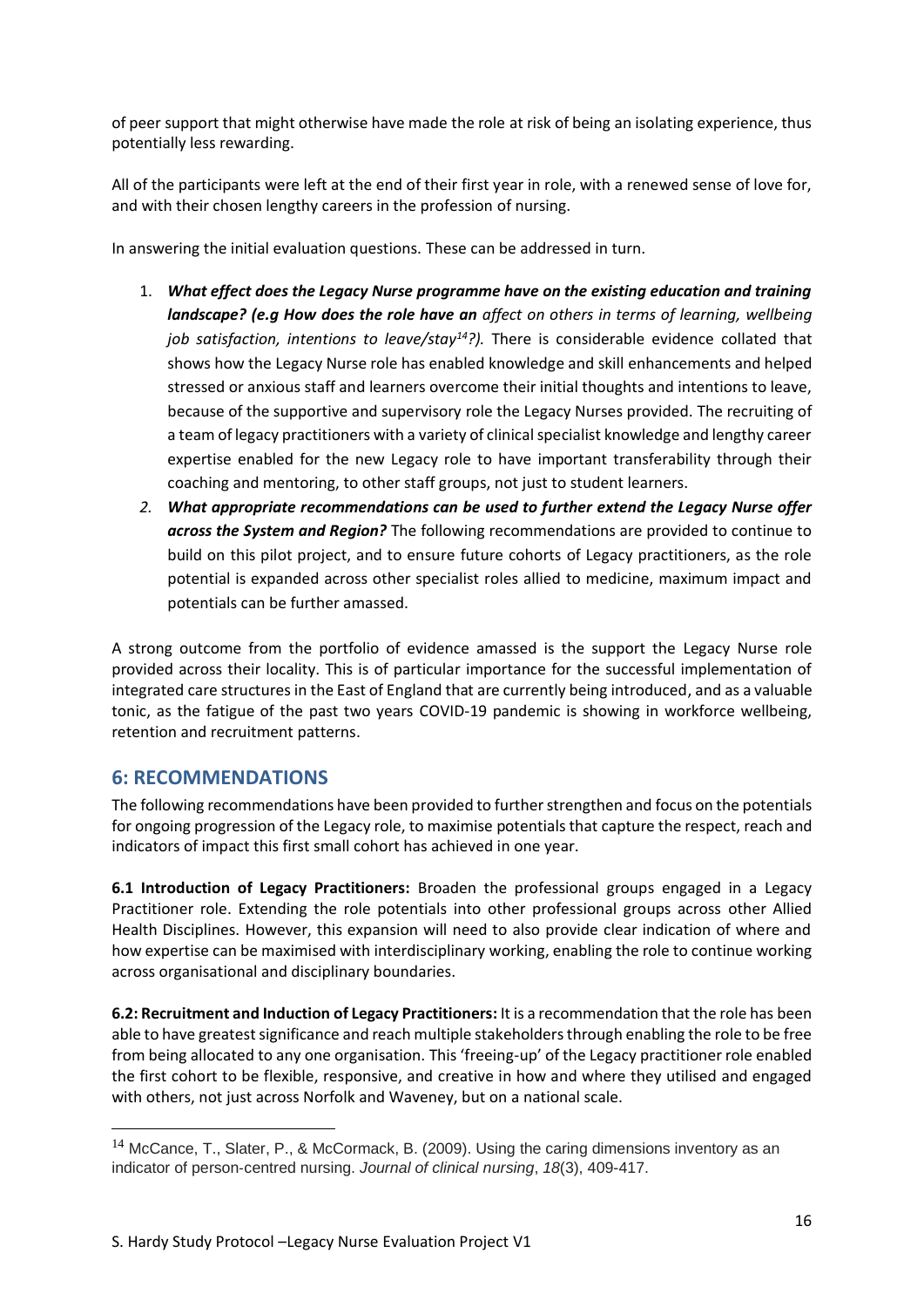The evaluation group of Legacy Nurses appreciated the role being part time and the ability to retain a respectful clinical salary banding offer at grade 6/7. This approach meant they were, 'not having constraints' placed on them to work in one area, or within one organisation. This was a real benefit to their sense of seniority and gave them a level of freedom to create the greatest impact and reach for this new role.

Losing one of the first cohort was potentially a consequence of their late arrival into the role, and having a staggered recruitment meant incomers were constantly 'catching up', in terms of the roles potentials across a large multi-organisation such as the Norfolk and Waveney Health and Care Partnership. It is therefore a recommendation to continue to recruit the Legacy Practitioner role in small cluster groups, from whom incoming Legacy Practitioners can immediately associate and have a naturally forming peer group, offering a support mechanism and added capacity to work together to cover different aspects of requests for their input, across a wide geographical locality in the East of England.

A variety of clinical specialisms was also identified as a benefit to the group's ability to share their practice expertise across interdisciplinary health and care workforce, which enabled broad reach across a number of different recipients of their 'Legacy' knowledge exchange and translation.

**6.3: Providing Interdisciplinary Peer Support**: Mechanisms to ensure all new Legacy Practitioners are actively linked with and working as an interdisciplinary cohort, to extend potential for links to existing cohorts to be built upon rather than having to start afresh with each new intake. This will ensure a maximisation of knowledge and skill transfer achieved to date, avoid risk to duplication and reinventing connections and reputation across the system, whilst also continuing work to capture and evaluate impact, as the Legacy Practitioner role continues to extend its reach. This interdisciplinary peer support process could then be extended to creating a national network of Legacy Practitioners, and provide opportunity for people near retirement, who might move away from Norfolk and Waveney being able to ensure their talent and expertise can be further harnessed in other regions in this role.

# <span id="page-17-0"></span>**7: SUMMARY**

The Legacy Practitioner role (in whatever professional discipline) therefore needs to remain practice focused to maximise work-based learning, support, and enablement, to further enhance and utilise the sharing of knowledge and expertise. The role provides a potential centralised team of clinical, practice driven expertise, from which to rapidly install and inspire the values of person-centred practice, and highly professional performance based on values of compassion and respect, spread, and sustained amongst new intakes of staff being recruited in new roles through engagement with the Legacy Practitioner role. The centrality of the Legacy nurses 'love' of their profession was evident in their interactions with others.

Future work in evaluating any role roll out of the Legacy Practitioner role across the country could be further enhanced through creating a regional wide Community of Legacy Practitioners, who could then build a wider network for sharing and disseminating their knowledge and expertise through joint and comparative data sets, thus building an evidence base that ensures the knowledge, wisdom and expertise of this generation of professionals is not lost, particularly pertinent as the culture of health and social care moves towards new financial models and driven by new laws and legal frameworks.